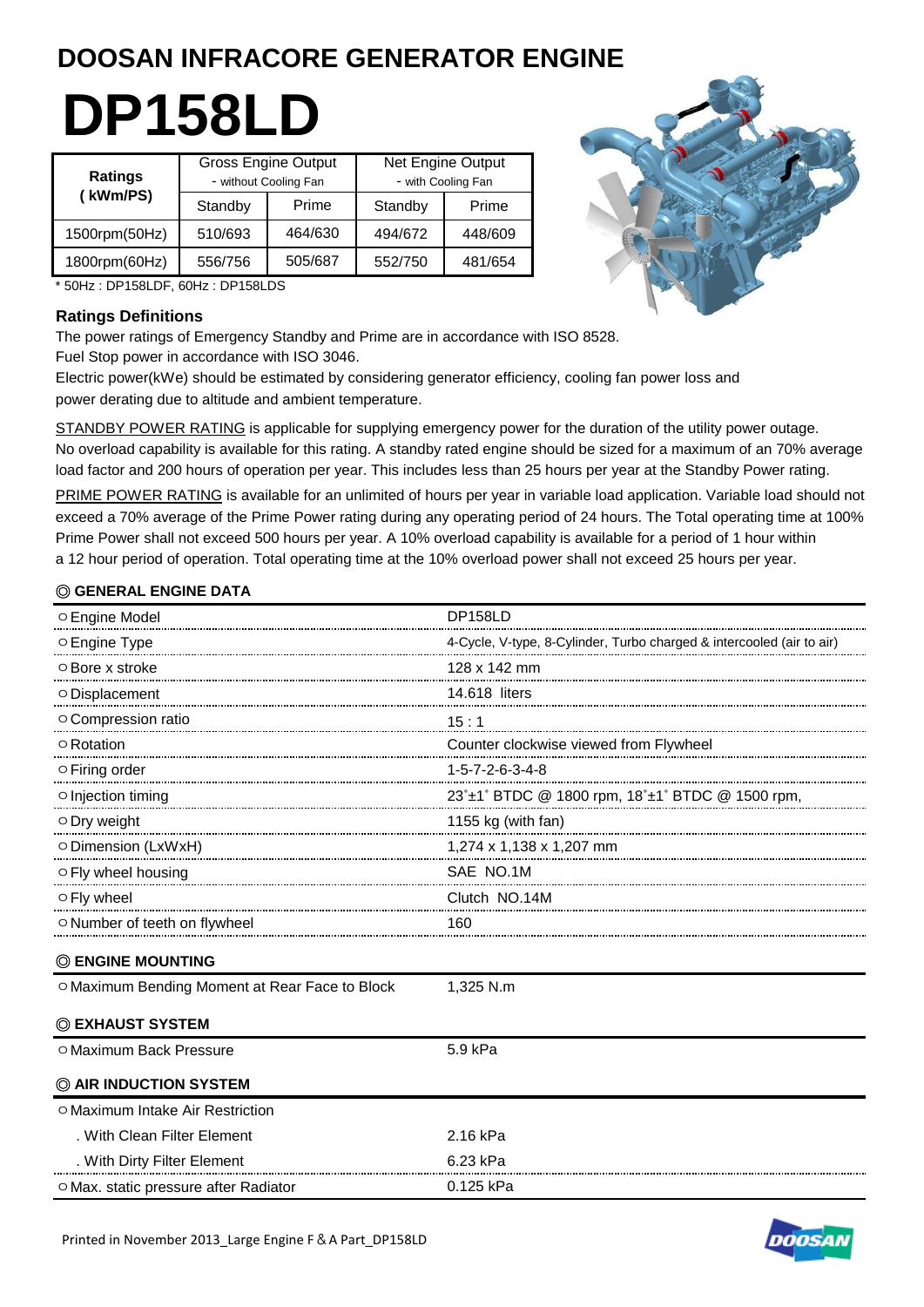# ◎ **COOLING SYSTEM**

| Water circulation by centrifugal pump on engine. |                                                                                     |
|--------------------------------------------------|-------------------------------------------------------------------------------------|
| ○ Cooling method                                 | Fresh water forced circulation                                                      |
| ○ Coolant capacity                               | Engine Only: Approx. 20 lit, With Radiator (*Air On $43^{\circ}$ C): Approx 79 lit. |
| $\circ$ Coolant flow rate                        | 660 liters / min @ 1800 rpm, 550 liters / min @ 1500 rpm,                           |
| ◯ Pressure Cap                                   | Max. 49 kPa                                                                         |
| ○ Water Temperature                              |                                                                                     |
| - Maximum for standby and Prime                  | 103 $\degree$ C                                                                     |
| - Before start of full load                      | 40 O C                                                                              |
| ○ Water pump                                     | Centrifugal type driven by belt                                                     |
| $\circ$ Thermostat Type and Range                | Wax – pellet type, Opening temp. 71°C, Full open temp. 85°C                         |
| ○ Cooling fan                                    | Blower type, plastic, 915 mm diameter, 7 blade                                      |
| O Max. external coolant system restriction       | Not available                                                                       |

 \* Two radiator options are provided, based on allowable maximum Air temperature On radiator inlet (Air On) : Air On 43°C / Air On 52°C - ATB(Ambient Temperature before Boiling) of generator set varies depending on the engine room ventilation design, even if the same radiator applied. Adequate selection of radiator options by means of the cooling test is highly recommended, and generator set makers are responsible for the selection.

## ◎ **LUBRICATION SYSTEM**

| Force-feed lubrication by gear pump, lubricating oil cooling in cooling water circuit of engine. |                                                           |  |  |  |
|--------------------------------------------------------------------------------------------------|-----------------------------------------------------------|--|--|--|
| ○ Lub. Method                                                                                    | Fully forced pressure feed type                           |  |  |  |
| $\circ$ Oil pump                                                                                 | Gear type driven by crank-shaft gear                      |  |  |  |
| ⊙ Oil filter                                                                                     | Full flow, cartridge type                                 |  |  |  |
| $\circ$ Oil capacity                                                                             | Max. 22 liters, Min. 13 liters                            |  |  |  |
| $\circ$ Lub oil pressure                                                                         | Idle Speed: Min 100 kPa                                   |  |  |  |
|                                                                                                  | Governed Speed: Min 250 kPa                               |  |  |  |
| ○ Maximum oil temperature                                                                        | 120℃                                                      |  |  |  |
| $\circ$ Angularity limit                                                                         | Front down 10 deg, Front up 10 deg, Side to side 22.5 deg |  |  |  |
| ○ Lubrication oil                                                                                | <b>Refer to Operation Manual</b>                          |  |  |  |

#### ◎ **FUEL SYSTEM**

| Bosch type in-line pump with integrated, electromagnetic actuator. |                                                   |
|--------------------------------------------------------------------|---------------------------------------------------|
| $\circ$ Injection pump                                             | Bosch in-line "P" type                            |
| ○ Governor                                                         | Electric type                                     |
| $\circ$ Speed drop                                                 | G3 Class (ISO 8528)                               |
| $\circ$ Feed pump                                                  | Mechanical type in injpump.                       |
| $\circ$ Injection nozzle                                           | Multi hole type                                   |
| ○ Opening pressure                                                 | 28 MPa                                            |
| ○ Fuel filter                                                      | Full flow, cartridge type with water drain valve. |
| $\circ$ Maximum fuel inlet restriction                             | 30 kPa                                            |
| $\circ$ Maximum fuel return restriction                            | 60 kPa                                            |
| ○ Fuel feed pump Capacity                                          | 315 liters $/$ hr                                 |
| ○ Used fuel                                                        | Diesel fuel oil                                   |
| © ELECTRICAL SYSTEM                                                |                                                   |
| ○ Battery Charging Alternator                                      | 27.5V x 45A alternator                            |
| ○ Voltage regulator                                                | Built-in type IC regulator                        |
| ○ Starting motor                                                   | 24V x 7.0 kW                                      |



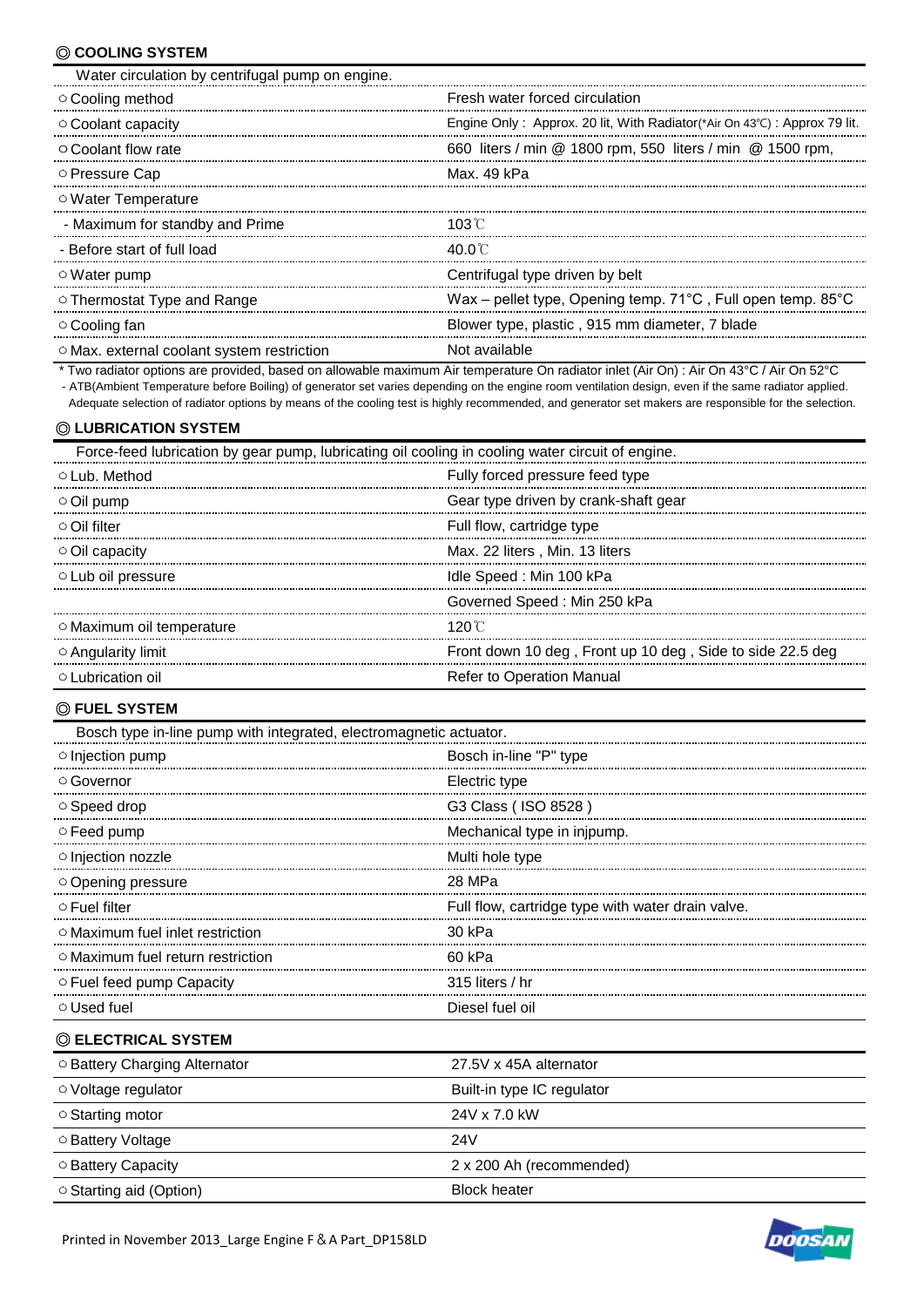# ◎ **VALVE SYSTEM**

| $\circ$ Type                 | Overhead valve type              |              |  |
|------------------------------|----------------------------------|--------------|--|
| $\circ$ Number of valve      | Intake 1, exhaust 1 per cylinder |              |  |
| $\circ$ Valve lashes at cold | Intake 0.25 mm, Exhaust 0.35 mm  |              |  |
| $\circ$ Valve timing         |                                  |              |  |
|                              | Jpening                          | Close:       |  |
| -. Intake valve              | 24 deg. BTDC                     | 36 deg. ABDC |  |
| -. Exhaust valve             | 63 deg. BBDC                     | 27 deg. ATDC |  |

| © PERFORMANCE DATA                                          |           | <b>Prime Power</b><br><b>Standby Power</b> |        |       |        |
|-------------------------------------------------------------|-----------|--------------------------------------------|--------|-------|--------|
| O Governed Engine speed                                     | rpm       | 1500                                       | 1800   | 1500  | 1800   |
| ○ Engine Idle Speed                                         | rpm       | 800                                        | 800    | 800   | 800    |
| Over speed limit                                            | rpm       | 1650                                       | 1980   | 1650  | 1980   |
| O Gross Engine Power Output                                 | kW        | 464                                        | 505    | 510   | 556    |
|                                                             | PS        | 630                                        | 687    | 693   | 756    |
| O Break Mean effective pressure                             | MPa       | 2.53                                       | 2.30   | 2.78  | 2.53   |
| O Mean Piston Speed                                         | m/s       | 7.1                                        | 8.5    | 7.1   | 8.5    |
| ○ Friction Power                                            | kW        | 32                                         | 44     | 32    | 44     |
|                                                             | PS        | 43.5                                       | 59.8   | 43.5  | 59.8   |
| ○ Specific fuel consumption                                 |           |                                            |        |       |        |
| 25% load                                                    | liters/hr | 30.3                                       | 35.2   | 32.3  | 37.4   |
| 50% load                                                    | liters/hr | 55.1                                       | 62.3   | 60.9  | 68.1   |
| 75% load                                                    | liters/hr | 83.4                                       | 92.9   | 91.1  | 101.0  |
| 100% load                                                   | liters/hr | 115.1                                      | 127.1  | 127.8 | 139.6  |
| O Maximum Lube oil consumption                              | g/h       | 441                                        | 481    | 485   | 529    |
| ○ Fan Power                                                 | kW        | 16                                         | 24     | 16    | 24     |
| ○ Sound Pressure at 1m from the each side of Cylinder Block |           |                                            |        |       |        |
| (without Fan)                                               | dB(A)     | 97.65                                      | 100.33 | 97.65 | 100.33 |

with 298 K(25˚ Celsius) air temperature, 100kPa(1000mbar) air pressure, 60% relative humidity, 110m(361ft) altitude. The all data and the specific fuel consumption are based on ISO 3046/1, Standard reference conditions are in accordance

### ◎ **Engine Data with Dry Type Exhaust Manifold**

| $\circ$ Intake Air Flow           | $m3/m$ in  | 30.8 | 34.2 | 33.1 | 36 R |
|-----------------------------------|------------|------|------|------|------|
| ○ Exhaust gas temp. after turbo.  |            | 536  | 539  | 561  | 567  |
| ○ Exhaust Gas Flow                | m3/min     | ٩ſ   | 100  | 98   | 108  |
| O Heat Rejection to Exhaust       | kW         | 426  | 470  | 473  | 517  |
| O Heat Rejection to Coolant       | kW         | 204  | 225  | 226  | 247  |
| ○ Heat Rejetion to Intercooler    | kW         | 104  | 115  | 115  | 126  |
| ○ Radiated Heat to Ambient        | kW         |      |      | 48   | 52   |
| $\circ$ Cooling water circulation | liters/min | 590  | 660  | 590  | 660  |
| $\circ$ Cooling fan air flow      | m?/min     | 7በበ  | 850  | 7በበ  |      |